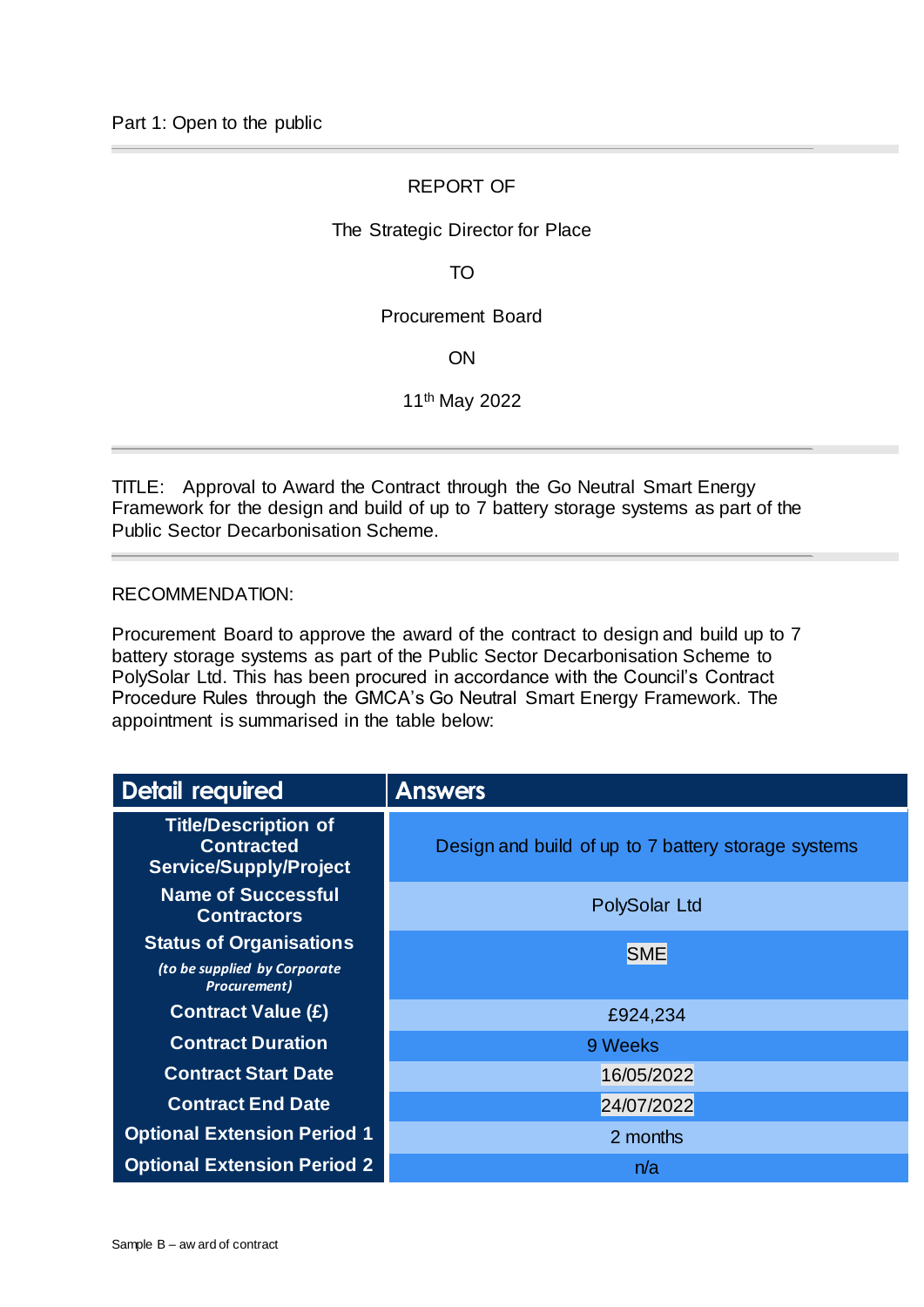| <b>Detail required</b>                                                                                                  | <b>Answers</b>                                                                                                                                                                                                                                        |  |  |  |  |
|-------------------------------------------------------------------------------------------------------------------------|-------------------------------------------------------------------------------------------------------------------------------------------------------------------------------------------------------------------------------------------------------|--|--|--|--|
| Who will approve each<br><b>Extension Period?</b>                                                                       | Strategic Director (extension < £150k)                                                                                                                                                                                                                |  |  |  |  |
| <b>Contact Officer (Name &amp;</b><br>number)                                                                           | Peter Openshaw, Assistant Director Property                                                                                                                                                                                                           |  |  |  |  |
| <b>Lead Service Group</b>                                                                                               | Place                                                                                                                                                                                                                                                 |  |  |  |  |
| How the contract was<br>procured?<br><i>(to be supplied by</i><br>procurement)                                          | Mini Competition through a Framework                                                                                                                                                                                                                  |  |  |  |  |
| <b>Framework Details (where</b><br>applicable)<br>(procurement body,<br>framework reference & title.<br>start/ end date | Go Neutral Smart Energy Call Off Framework<br><b>GMCA</b><br>Start date Jan 2022                                                                                                                                                                      |  |  |  |  |
| <b>Funding Source</b>                                                                                                   | Grant                                                                                                                                                                                                                                                 |  |  |  |  |
| <b>Ethical Contractor (EC):</b><br><b>Mayor's Employment</b><br><b>Charter</b>                                          |                                                                                                                                                                                                                                                       |  |  |  |  |
| EC: Committed to sign up to<br>charter                                                                                  |                                                                                                                                                                                                                                                       |  |  |  |  |
| <b>EC: Accredited Living Wage</b><br><b>Employer</b>                                                                    | Framework tender documents issued in October 2021,<br>included that the GMCA expect our suppliers to be<br>committed to considering formally adopting the Real Living<br>Wage as a minimum. This would be confirmed in the contract<br>award process. |  |  |  |  |

# EXECUTIVE SUMMARY:

The purpose of this report is to request approval appoint PolySolar from the Go Neutral Smart Energy Framework for the delivery of the above mentioned project.

Salford City Council is seeking to install battery storage systems across up to 7 sites to compliment the Solar PV install and maximise the benefit to Salford City Council in respect of reducing electricity costs. The proposed sites are as listed at Annex 1 and will be part of its contribution towards Greater Manchester's target of becoming a carbon-neutral city region by 2038.

Salix has agreed, with the GMCA, a change control to extend the delivery of the project from 30th Sept 21 to 30th June 2022 for those sites that need it. This will allow for battery storage systems to be installed and eligible for the grant funding which is £924,234 for the 7 sites. The delivery will complete after the  $30<sup>th</sup>$  June but over 90%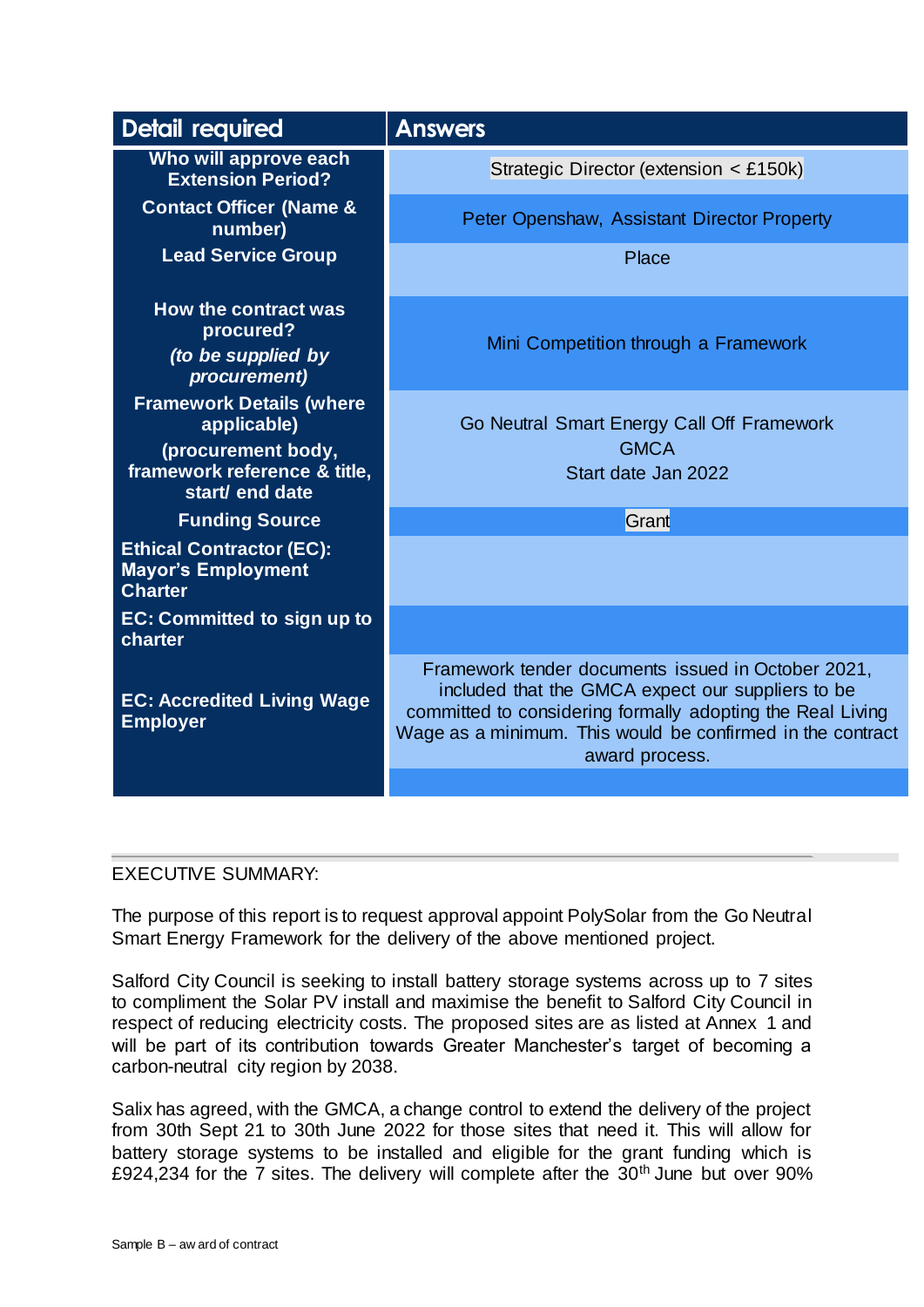of the costs will be incurred before the end of June. The remainder of the costs will be met through match funding from the SCC USB Capital budget for the project.

The Procurement Board on 2<sup>nd</sup> March 2022 approved that the council would seek to procure this through Lot 1 of the Go Neutral Smart Energy Framework.

Following the procurement process undertaken, this report outlines the successful contractor and mini competition process followed as per the Framework guidance.

# BACKGROUND DOCUMENTS:

- Approval to go out to competition – 2<sup>nd</sup> March 2022

#### KEY DECISION: Yes

#### DETAILS:

1. Background

The GM 5 Year Environment Plan sets out five key environmental challenges that threaten the future health and prosperity of our City Region and the vision for Greater Manchester to be a clean, carbon neutral, climate resilient city region with a thriving natural environment and circular, zero-waste economy. Following the publication of the 5 Year Plan Salford CC declared a Climate Emergency, stating its commitment to the plan and to becoming carbon neutral by 2038. The plan sets out the urgent actions all of us need to take over the next five years.

Salford City Council was originally looking to install battery storage systems at 9 sites to increase the flexibility of local energy supply as part of its contribution towards Greater Manchester's target of becoming a carbon-neutral city region by 2038. The GM 5 Year Environment Plan commits GM to increasing local renewable energy generation by at least 45 MW by 2024 and councils need to be at the forefront of this work.

The addition of battery storage will allow for the opportunity to maximise the use of on-site generation at peak periods rather than exporting any excess energy generated to the grid, as well as the batteries being able to charge at the cheaper night tariff and for this stored energy being used on site and therefore reduce the reliance on grid supply at the higher day rate.

Through the delivery of the project the GMCA has identified spare budget capacity that could fund further installations and as such asked partners to submit the sites they could deliver within the extended timeframe to 30th June 2022.

The original sites identified for battery storage consisted of those solar PV sites that have a day/night tariff for electricity and therefore provide the best opportunity to maximise additional energy cost savings by storage of any excess PV generation as well as allowing for load shifting by storage of electricity at the cheaper night rate and for this to be used during the day. The sites vary in size and nature and have been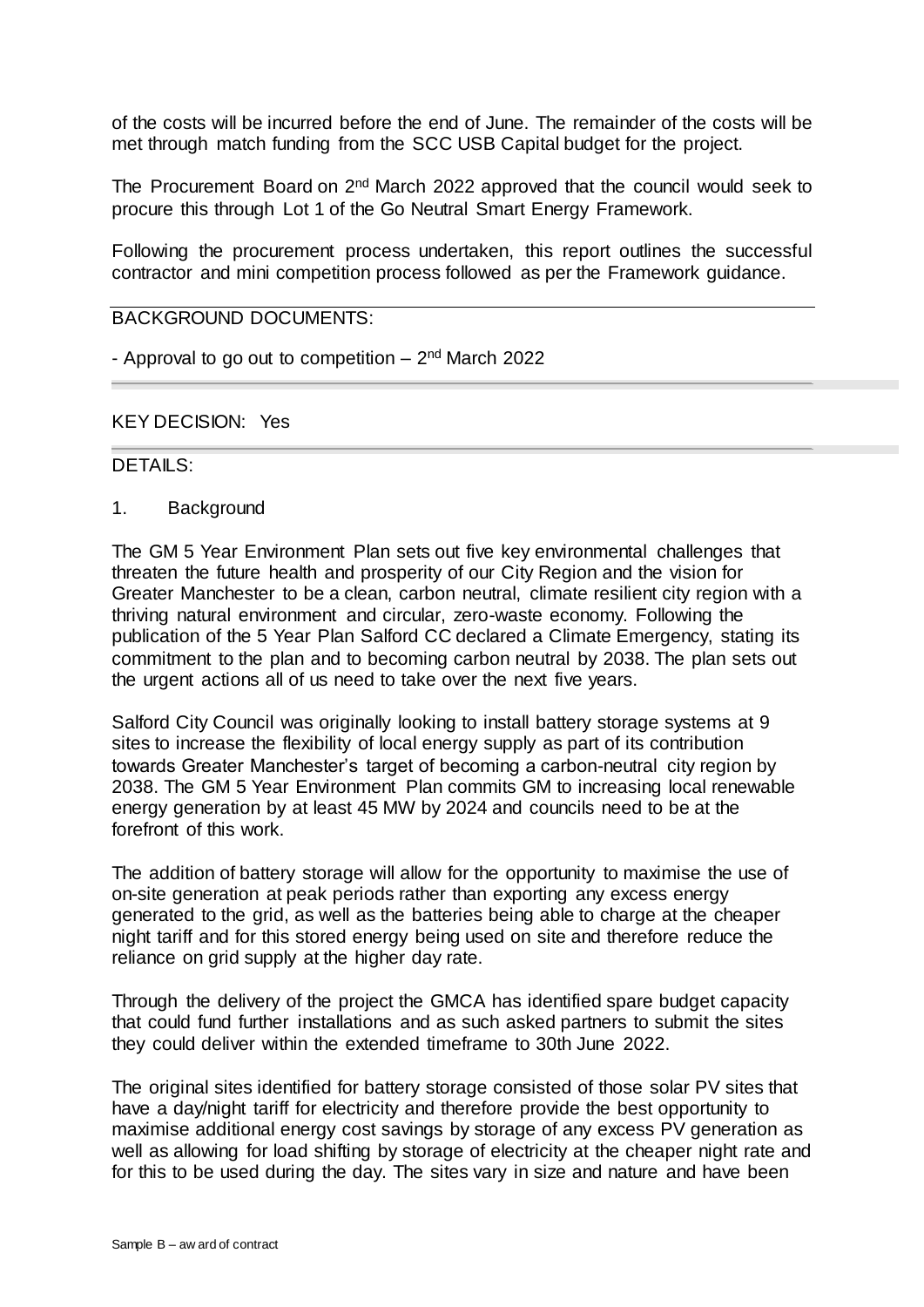reviewed by the GMCA alongside the eligibility criteria for the funding. The GMCA has confirmed that the installations are eligible for the grant funding.

2. The Procurement Process

The approved route to procure by Procurement Board on 2nd March 2022 was the Go Neutral Smart Energy Framework that has been procured by the GMCA. This is a national Framework that is for use by GM authorities. The Framework has four lots and one specifically for the types of works that we are to commission for battery storage. Therefore, we ran a mini competition, as per the framework guidance, with the appointed framework contractors under Lots 1:

Lot 1. Roof Mounted Solar PV & Battery Storage

The Battery Storage sites were put out to mini competition through the Chest on 24<sup>th</sup> March 2022 and closed on 11<sup>th</sup> April 2022.

The following ratios were applied to the mini competition:

- Quality 40%
- Price 40%
- Social Value 20%

There are 8 suppliers on the lot and each was given the opportunity to conduct accompanied site visits on 28<sup>th</sup> April 2022. Two suppliers attended the site visits, this resulted in seven declining to tender and one supplier submitting a bid.

There were 3 evaluators of the bid to score the Price and Quality aspects of the tenders, with moderation sessions facilitated by GMCA Procurement to agree the final scores. The Procurement Team reviewed the Social Value submission.

| <b>Name of Bidder</b> | % Price | % Quality      | %Overall     |
|-----------------------|---------|----------------|--------------|
|                       | score   | score inc SV   | <b>Score</b> |
|                       | Max 40% | <b>Max 60%</b> | 100%         |
| Polysolar Ltd         | 40%     | 39%            | 79%          |

The bid was evaluated and moderated to obtain the above score. Their submission was in line with their bid to be a Framework Supplier and the supplier is appointable based on their submission.

# 3. Social Value

Although there is a limited duration and scale of the project, consideration was given Social Value was at 20% of the evaluation criteria and we asked the bidders to utilise the SCC Themes, Outcomes and Measures (TOM's) to maximise the benefits to the community, local supply chain and environment.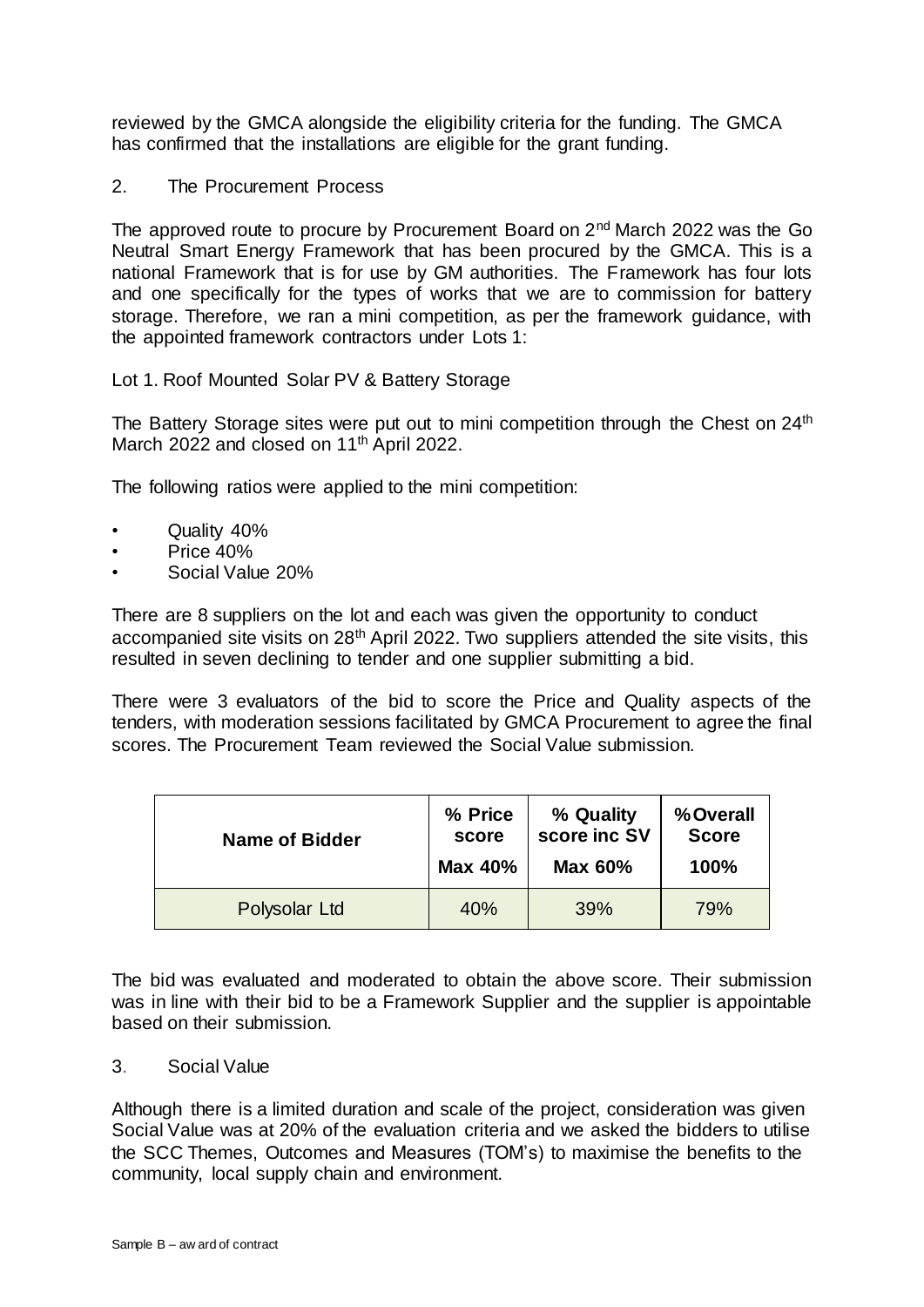The bidder demonstrated a satisfactory capacity to deliver Social Value outcomes which were valued at £305,377.56 and the achievement of these will be reported on as a KPI of the project.

There are in excess of 80 measures in the Social Value Portal TOM's. Some of the measures covered in the Social Value offer included in this project are; numbers of direct employees retained, percentage of local employees, voluntary hours donated, local supply chain spend, new local businesses added to the supply chain, spend through SME's, in kind donations, electric vehicle usage.

#### 4. Timescales

The original tender specified an end date of  $30<sup>th</sup>$  June for the completion of works which was based on the ability to draw down the relevant grant to fund the works. Given the information contained in the tender return, whilst the contractors will be able to undertake the majority of the preparation and plant installation there is a small element that will run past the  $30<sup>th</sup>$  June deadline. This is estimated to be less than 10% of the overall value at c£65,000, assurance through clarification meetings has been given by the contractor and the contract contains a clause regarding liquidated damages if this were to increase. To facilitate the delivery of the scheme, and maximise the drawdown of grant, the GMCA has increased our grant for other projects so that SCC can utilise it's own funding, which is agreed from the SCC USB Capital budget, for all elements of the project to be delivered post  $30<sup>th</sup>$  June.

#### 5. Proposed Solution

Polysolar in conjunction with their technology partner Wattstor have produced a bespoke indoor battery energy storage solution (BESS) for each site which consists of both a hardware and an energy management software offering.

The hardware consists of a modular battery stack and inverter with a 25-year design life, specified for the climatic conditions of the site. The bidirectional inverter is specifically designed for high voltage batteries, discharging and charging the battery, so that time-of-use benefit can be optimised. It is highly efficient over the operating range, with a fast response time making it suitable for the peak shaving and grid services applications it will perform for the authority. The software element and energy management system (EMS) platform controls the battery and any building load to optimise energy usage and maximise revenue generation and carbon savings. This solution has been conformed as in use by other named local authorities.

The BESS system is provided with a 2-year product defects and workmanship warranty. The Inverters have a 5 - year product warranty, extendable to 10 on request and the batteries have a 10-year warranty. This includes a performance warranty of 75% capacity at 10 years or 3,650 cycles, or 70% capacity at 5,475 cycles, equivalent to 15 years.

To ensure battery storage systems used in conjunction with solar perform safely and optimally, it is essential that appropriate fire safety measures form part of the detailed design. A very high level of safety measures have therefore been specified as part of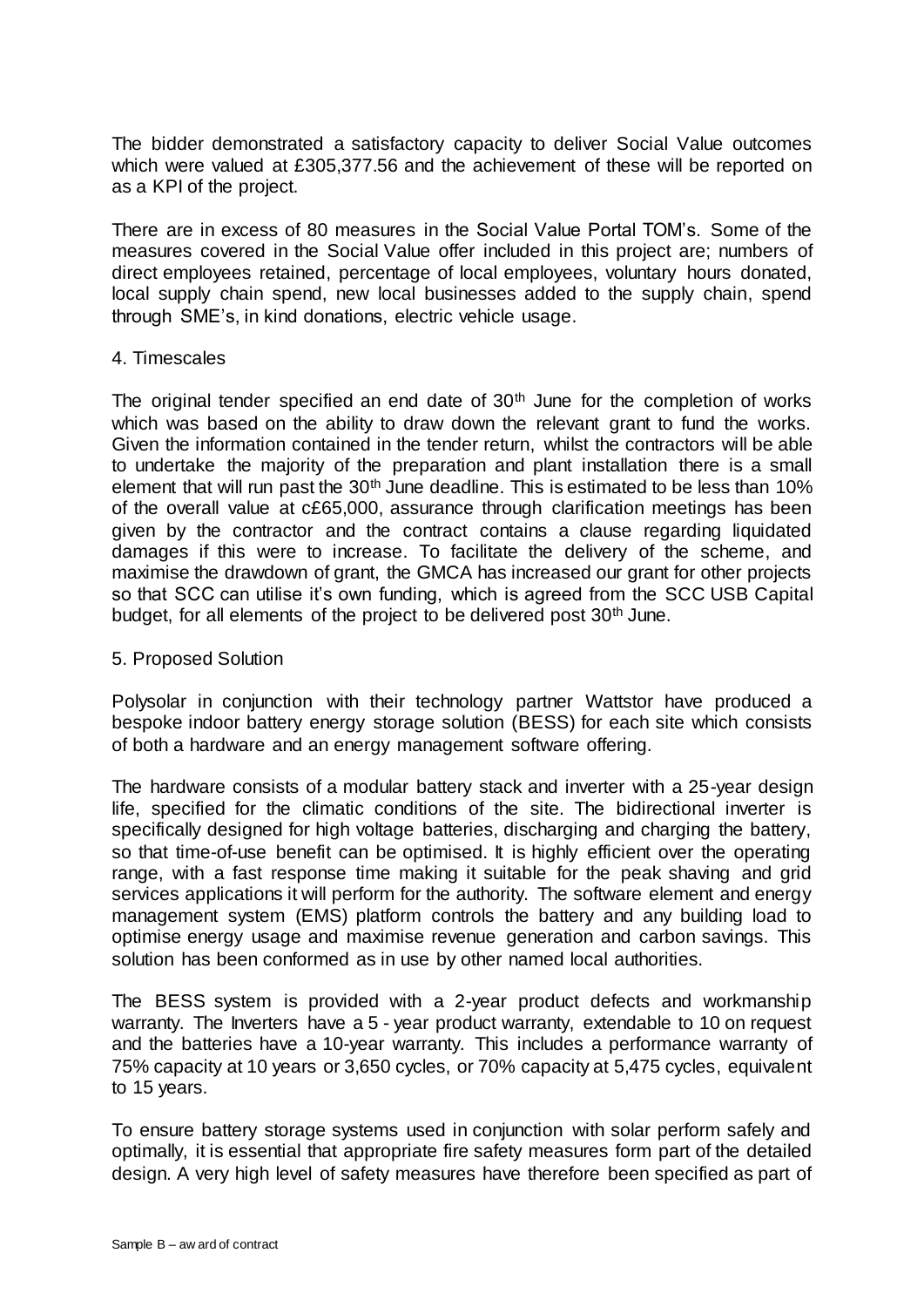the design specification for each site, which will not only include heat sensors, but also the installation of more advanced localised Li-on Tamer fire detection system as well as the installation of Stat-X fire suppression system and where necessary, the installation of an air conditioning unit.

# 6. Energy savings

Estimated potential savings just from load shifting alone by charging up the batteries at cheaper night rate and then discharging this during the peak day rate are detailed below:

| <b>ENERGY BILL SAVINGS FROM LOAD SHIFTING*</b>                                                |                   | <b>Broughton</b><br>Leisure<br><b>Centre</b> | Irlam &<br>Cadishead<br>Leisure<br>Centre | Turnpike<br>Depot         | <b>Salford</b><br><b>Sports</b><br>Village | <b>Ordsall</b><br>Leisure<br><b>Centre</b> | <b>Alderbrook</b><br>Primary |
|-----------------------------------------------------------------------------------------------|-------------------|----------------------------------------------|-------------------------------------------|---------------------------|--------------------------------------------|--------------------------------------------|------------------------------|
| Average energy used to charge the battery during the night                                    | 113.1             | 113.1                                        | 113.1                                     | 113.1                     | 113.1                                      | 113.1                                      | 113.1                        |
| Average cost of energy used to charge the battery during the night                            | $36.39$ $E$       | 36.47                                        | $36.54 \text{ }$ f                        | 35.59                     | 36.11<br>Ι£                                | 36.86                                      | 39.59                        |
| Average energy supplied by the battery to the building during the day                         | 103.1             | 103.1                                        | 103.1                                     | 103.1                     | 103.1                                      | 103.1                                      | 103.1                        |
| Average cost of grid electricity avoided from using the battery during the day $\mathbf{f}$ f | $42.71$ $E$       | 42.67                                        | $42.74$ $E$                               | 41.32                     | $43.20 \text{ }$ f<br>Ιf                   | 42.92                                      | 42.33                        |
| Total average daily energy bill saving in Yr 1                                                | $6.32 \text{ }$ £ | 6.20                                         | $6.20$ f                                  | 5.73                      | 7.09                                       | 6.06                                       | 2.74                         |
| Financial net benefit year 1                                                                  | $£$ 2.306.90 $E$  | 2.264.19                                     |                                           | $£$ 2.264.45 $E$ 2.090.29 | £ 2.587.76                                 | £ 2.210.85                                 | 1,001.84                     |
| Total energy bill savings over lifetime (15 years)                                            | £34.603.54        |                                              | 33,962.87   £33,966.80   £31,354.32       |                           | £38.816.45                                 | £33.162.71                                 | 15.027.60<br>£               |

# KEY COUNCIL POLICIES:

- Five year environment plan for Greater Manchester
- Great Eight Priority Tackling the climate emergency
- Climate Emergency Declaration

# EQUALITY IMPACT ASSESSMENT AND IMPLICATIONS:

There are no equality impacts arising as a consequence of this report.

# ASSESSMENT OF RISK:

Timescales - to deliver the scheme and maximise the grant funding element. This relates the Supply chain and lead in time for the delivery of the battery units. Assurance through clarification meetings has been given by the contractor and the contract contains a clause regarding liquidated damages if the project overran.

Technology – The technology is new to SCC. The tender return specifies Lithium-Ion battery technology and there are associated risks around it being flammable. Therefore, the detailed design will include equipment linked to fire detection and suppression at each site.

SOURCE OF FUNDING:

93% grant funding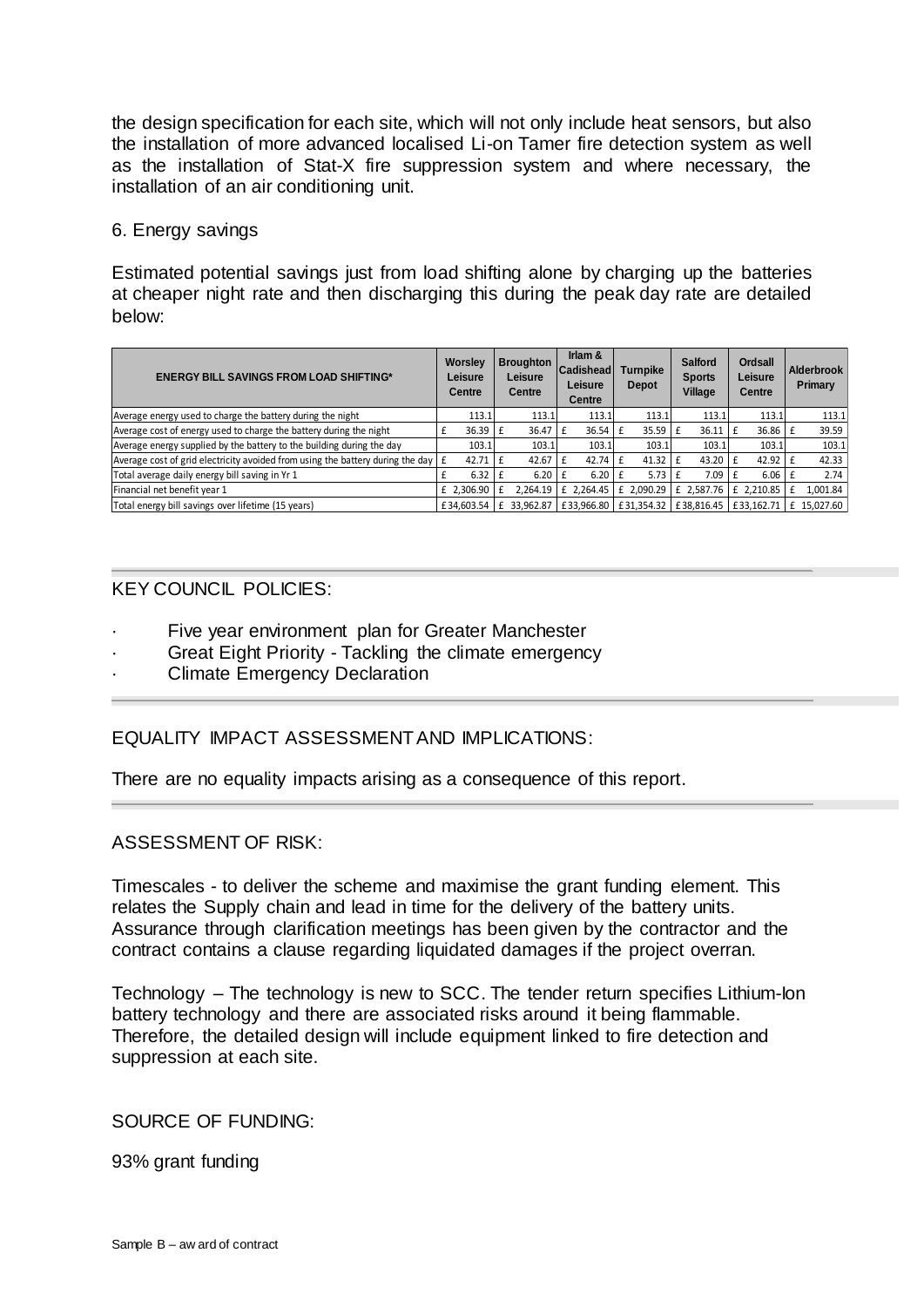### LEGAL IMPLICATIONS: Supplied by: Shared Legal Services

In order to access the grant funding made available by GMCA to the Council, a grant funding agreement will need to be entered into. Legal Services will be happy to review the terms of the agreement to ensure that these are suitable for the Council.

The Grant Agreement contains provisions enabling GMCA to either suspend/withdraw unpaid grant or seek clawback/reimbursement of any grant already paid, in the event that the Council is in breach of the agreement, therefore it will be very important for the Council to comply with the key terms and keep GMCA updated in the event of changing circumstances (in particular where these will/may result in a delay to the proposed timetable of delivery).

In particular it is noted that GMCA required delivery of the project by  $30<sup>th</sup>$  June 2022, however following the procurement process, suppliers have confirmed that this is unlikely to be achievable (albeit it is estimated by the winning provider that 90% of the works should be able to be completed). This would mean that the Council would not have incurred all eligible expenditure prior to the expiry of the grant period (i.e. 30<sup>th</sup> June 2022), so there is a risk under the terms of the Grant Agreement that GMCA would not be obliged to reimburse the Council for the remaining 10% of costs (to be incurred after  $30<sup>th</sup>$  June 2022) using the remainder of the Grant. However it appears that GMCA has indicated that notwithstanding this, they would be prepared to provide the grant funding for the remaining post-June elements of the project. This would have the effect of reducing that small risk significantly.

Following the procurement exercise set out in this report, Legal Services has provided advice regarding the proposed Works Contract to be entered into with the winning supplier. This includes a provision for liquidated damages as described above in the report, which should reduce the potential financial risk to the Council in the event of a delay in delivery of the project.

#### FINANCIAL IMPLICATIONS:

**Submitted by:** Gemma Singleton, Senior Accountant Tel: 0161 793 2578

#### **Date**: 21.4.22

Total project value is £924,234 for 7 sites, 100% externally grant funded. Delivery of the project extended from 30th Sept 2021 to 30th June 2022, this will allow for battery storage systems to be installed at the 7 sites to compliment the Solar PV install and maximise the benefit to Salford City Council in respect of reducing electricity costs.

The delivery will complete after the  $30<sup>th</sup>$  June but over  $90\%$  of the costs will be incurred before the end of June 2022.

The project will have no unbudgeted impact on the council.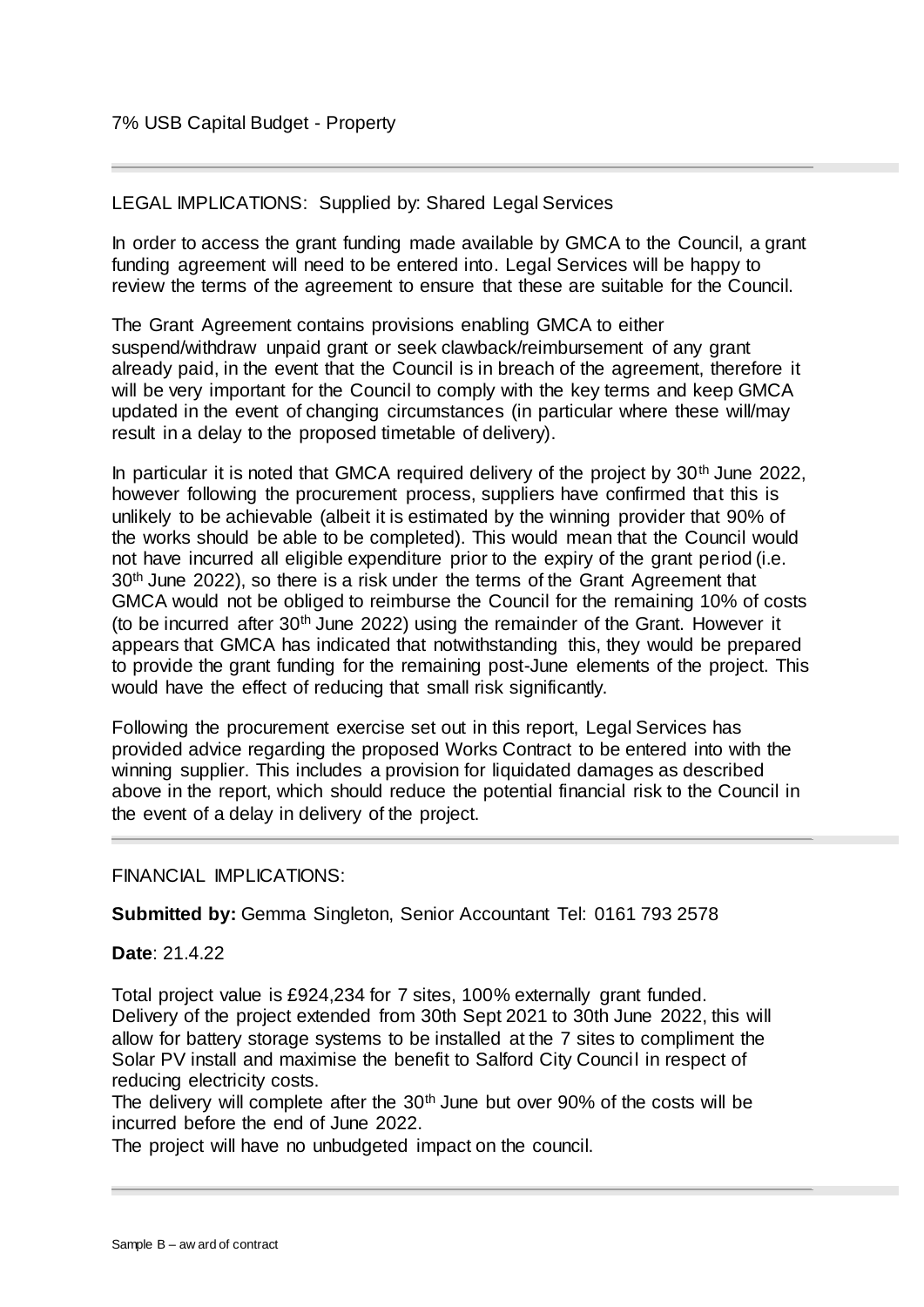PROCUREMENT IMPLICATIONS: Supplied by: Procurement Team

The project was procured by means of mini competitions utilising the GMCA Go Neutral Smart Energy Framework agreement. All providers for the Lot were given the same opportunity to apply but upon completion only one provider submitted a compliant bid. The process undertaken is in line with the framework rules and complies with the Procurement Contract Regulations, therefore this complies with Salford City Councils contractual standing orders.

#### HR IMPLICATIONS: Supplied by:

N/a for this framework

CLIMATE CHANGE IMPLICATIONS: Supplied by: Hayley Nixon

Salford City Council is seeking to install battery storage systems at 7 sites to increase the flexibility of local energy supply as part of its contribution towards Greater Manchester's target of becoming a carbon-neutral city region by 2038. The GM 5 Year Environment Plan commits GM to increasing local renewable energy generation by at least 45 MW by 2024 and councils need to be at the forefront of this work.

OTHER DIRECTORATES CONSULTED:

N/a

CONTACT OFFICER: Hayley Nixon, Commercial Project Manager Majid Maqbool, Energy Manager TELEPHONE NUMBER: WFH

WARD(S) TO WHICH REPORT RELATE(S): Specify the ward(s) affected, if all wards, state this fact.

All

Appendix 1 – Site List

| <b>Site</b>                      |
|----------------------------------|
| <b>Worsley Leisure Centre</b>    |
| <b>Broughton Leisure Centre</b>  |
| Irlam & Cadishead Leisure Centre |
| <b>Turnpike Depot</b>            |
| <b>Salford Sports Village</b>    |
| <b>Ordsall Leisure Centre</b>    |